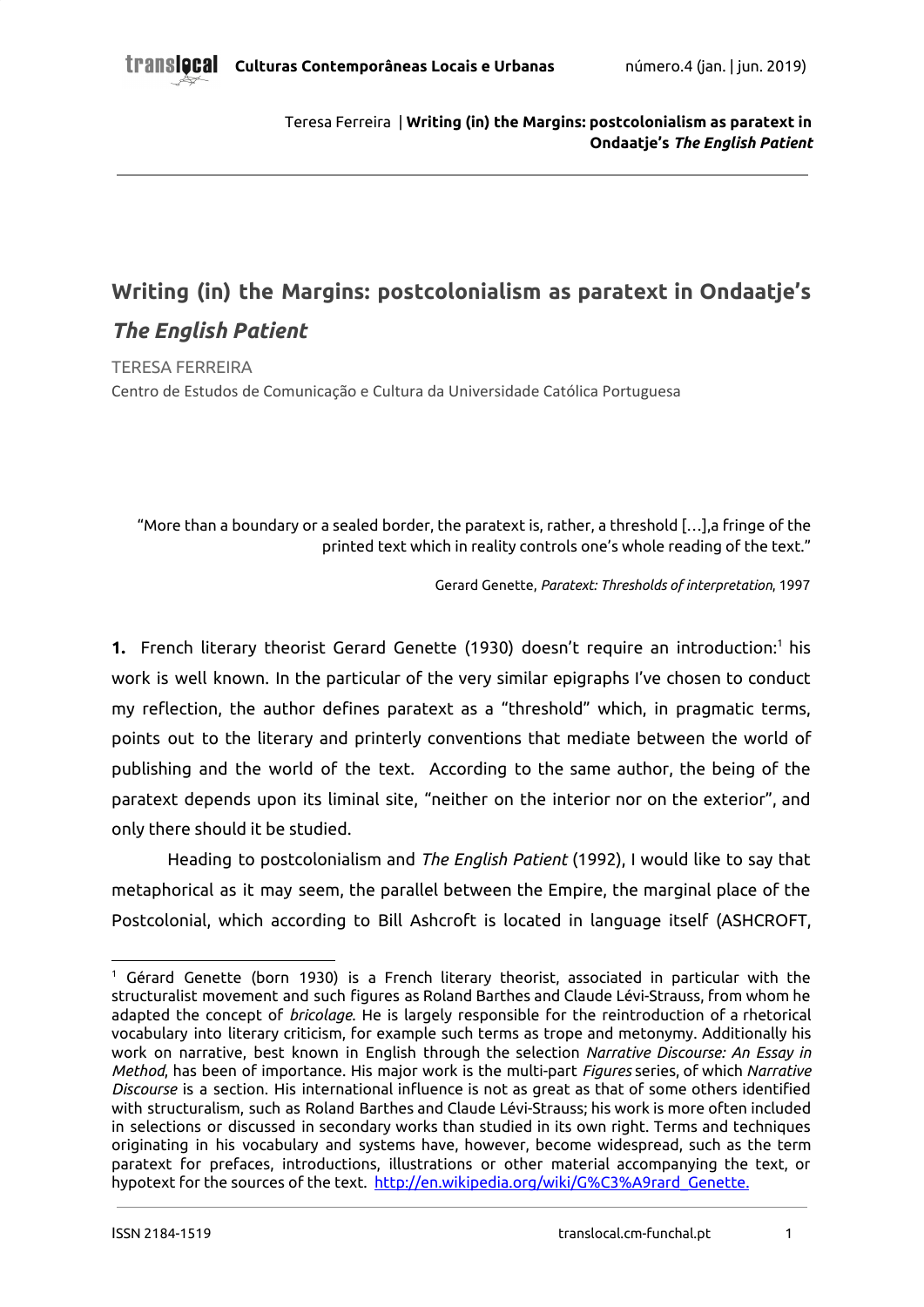1994: 34), and textuality works in this paper as a leit-motif with critical intents, probably another paratext in its essence, that may invite the listener/reader to question names, places, identities, either extra, inter or intrafictional, in Ondaatje's work. An emblematic figure of the "space-between" (BHABHA, 1994), Michael Ondaatje and Ladislaus von Almásy, the main characters of his novel *The English Patient* (EP) (adapted into a film by Anthony Minghella, in 1996), mirror this interstice that inhabits the (power) relationships between self and other.

Ladislaus von Almásy is the interwar expatriate whose story is a blend of documentary and fiction, trying to maintain historical accuracy though in his representation of time and place. Over the course of the novel, Almásy leads us through this brief history of Western interests in the Lybian desert, obviously a consequence of the imperialist struggle for power. $^2$  Due to the war scenario, a liminal place between life and death, Hana, Kip, Caravaggio and Almásy are all refugees from home wandering through both concrete and imaginative geographies, ending up, at some point, by suspecting each others' truths. Thus, we intend to demonstrate: 1. how expatriate (intra)fictions, meaning the ones created by the characters themselves, can take us to the edge of what we are and are not; 2. how the gaze of the other can isolate the identity of the self and, simultaneously, perform the need to write (it) back; 3. how this (critical) paratext embodied in the alleged *English P/patient* resists closure by keeping memory displaced.

"Now the paratext is neither on the interior nor on the exterior: it is both; it is on the threshold; […] this fringe at the unsettled limits that enclose with a pragmatic halo the literary work.

Gérard Genette, "Paratextes", *Poétique 69*, 1987

**2.** Formally and thematically, the trajectory of postcolonial literatures has always moved along borders, margins, frames and limits; and as such, its cartography has been designed based on texts and paratexts alike. Moreover, its history is very much also a paratextual narrative since it opens a portal for debate and it has provided plenty of critical material to

 $^2$  In fiction, cartographers are depicted as serving the Empire not only as explorers but would also be used as "moles" as shown in the work at stake: Geoffrey Cliffton came to the desert to spy the man the empire suspected to be a spy working for the Nazis.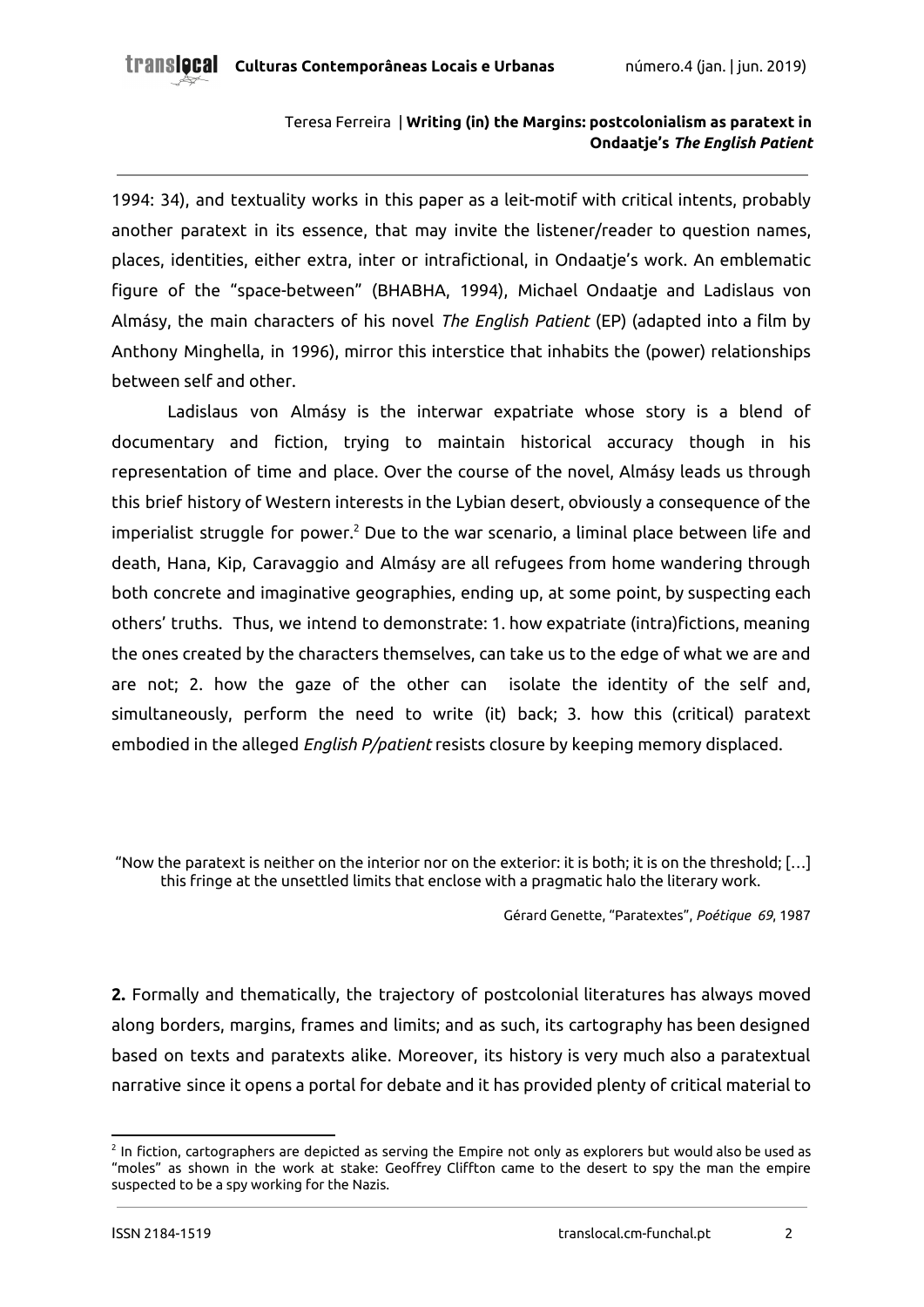(re)think and (re)write the world. Either real or fictional, the mnemonic texture of postmodernity has implied a number of significant cultural shifts. Thus, postcolonial theories, as a place of awareness, have drawn particular features in the cultural scenario from the 20<sup>th</sup> century onwards. Yet, the urge to write (back) helped develop the idea of mainstream culture as text. If this is so, the possibility of characterizing people in the margins as paratexts does apply, mainly when we speak about writers like Michael Ondaatje.

A Sri Lankan of Dutch-Tamil-Sinhalese descent, the author illustrates in his work how life and art are closely interwoven; even more so when this feature of "ec-centricity" is at stake. Born in 1943, he was educated in England and completed his studies in Canada, the land which Jorge Luis Borges suggested as being almost off the map: "Canada is so far away that it hardly exists" (apud SUGARS, 2006: 79). In recent years, however the map has shifted: Carol Shields won the Orange Prize for Fiction in 1988<sup>3</sup> and Michael Ondaatje won the Booker Prize in 1992. His novel *The English Patient* has received the most world wide acclaim, leading to its 1996 film adaptation by Anthony Minghella. The film won nine Academy Awards including the one for best picture.

Both hybrid and eclectic, Ondaatje, took a BA General Arts degree and subsequently an MA in English. He is a scholar at the York University in Toronto and the author of novels, poems, plays, films and pieces in literary criticism, some of them also distinguished.<sup>4</sup> According to some, his best acclaimed novel served two purposes: it brought Canadian culture into the international literary limelight, while also affirming its participation in a 'global imaginary'; as Pico Iyer states, "Ondaatjes's *The English Patient* is the defining work of modern Canadian fiction, […] because it presents us with a stirring vision of what Canada [...] might offer to a world in which more and more people are on the move and motion itself has become a kind of nation" ( *apud* SUGARS, 2006: 81). 5

<sup>3</sup> The Orange Prize for Fiction (known as the Orange Broadband Prize for Fiction from 2007 to 2008) is one of the United Kingdom's most prestigious literary prizes annually awarded to a female author of any nationality for the best original full-length novel written in English, and published in the United Kingdom in the preceding year. The BBC suggests that the Orange Prize forms part of the "trinity" of UK literary prizes, along with the Man Booker Prize and the Costa Book Awards. http://en.wikipedia.org/wiki/Orange\_Prize\_for\_Fiction

<sup>4</sup> Michael Ondaatje is adapting is last novel *Divisadero*, about a farming family rocked by violence, for the stage. *When my name was Anna* is a production of the Necessary Angel Theatre Company who claims it to be Ondaatje's first full-length work for the stage in over two decades.

<sup>&</sup>lt;sup>5</sup> Although I am not, strictly speaking, dealing with Minghellas's film here, this happy formulation makes entire sense to me since film adaptation is in fact a rereading of a book; therefore a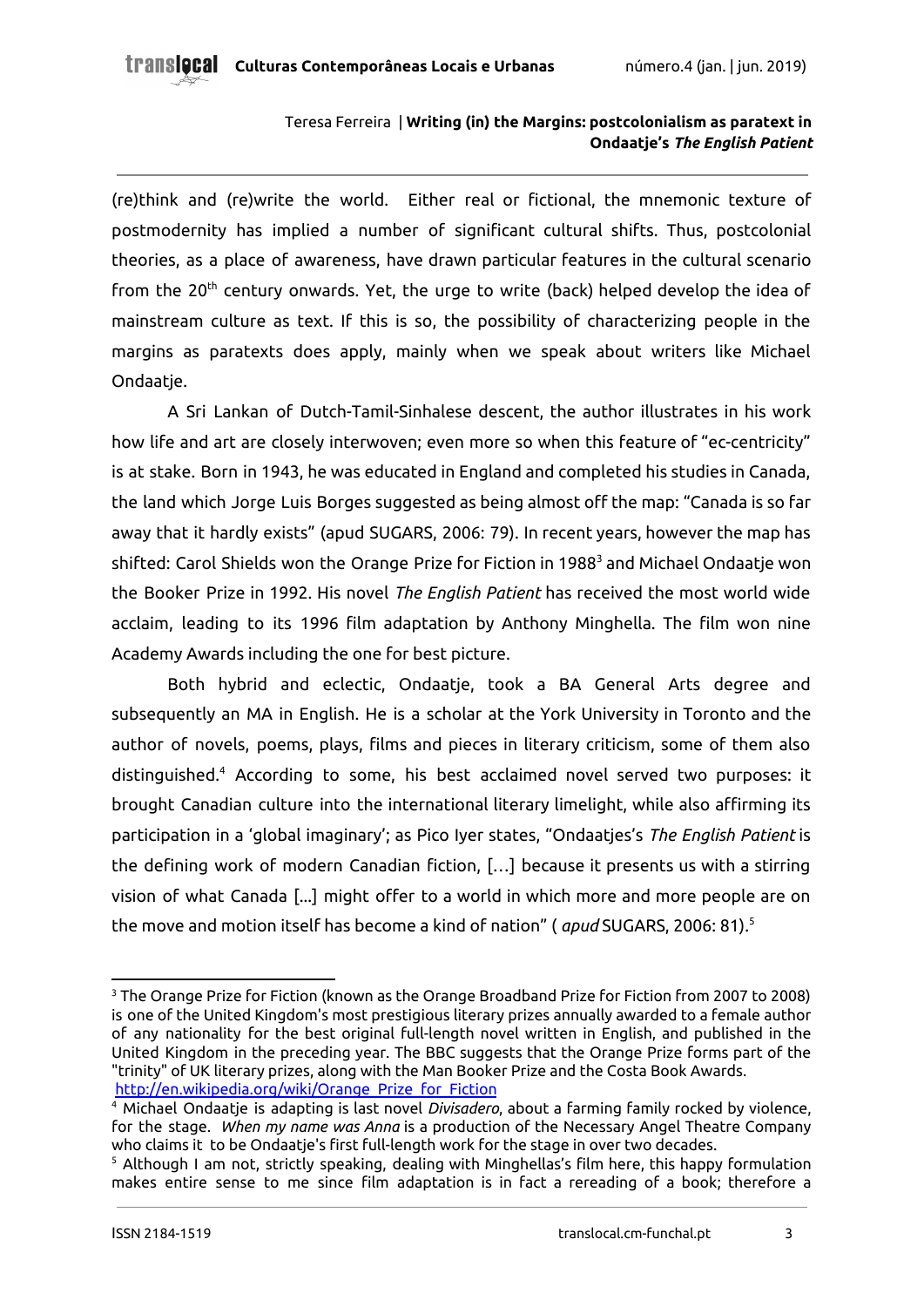The internationalization of Canadian literature via Ondaatje was read as an instance of its postcoloniality, and I quote Cynthia Sugars again on this: "[t]hrough its international success and subject-matter, *The English Patient* wrote back to the erstwhile imperial centre" (SUGARS, 2006: 84). Thus celebrated as a "Canadian nationalist intervention" (SUGARS, 2006: 84), East and West seem to clash in the book as in the film (probably more violently in the first than in the latter), tending to assimilate each other by 'keeping up differences'. Yet, colonial (re)marks such as the main topic of cartography as a means legitimizing (= colonizing) the "blank space" (like the Sahara desert) and also the discrete, although important character of the Sikh sapper Kip, named after Rudyard Kipling's Kim, do not deny that historical and cultural inheritance do count as fact and fiction. 6

So, himself a product of hybrid consent, Ondaatje transmits this idea of the paratextual, meaning the postcolonial against imperialism identified as text, $^7$  as a threshold for reenactment and further understanding of the textual. Moreover, when such a textual(ity) is pervaded by visual/verbal/kinesthetic signs which reinforce the singularity, as well as the replication, of traumatic memories.

*The English Patient* occurs during the later stages of World War II in a damaged villa north of Florence. The story revolves around the four occupants of the villa: Hana, the fatigued and dispassionate 20 year old nurse who is mourning a death; Caravaggio, the former spy/thief who was caught by the enemy and is physically maimed; Kip, the young Indian sapper who was instructed in bomb disposal techniques in England before applying his talents in Italy; and the "English" patient, a nameless man who is severely burned in the war and attempting to reconstruct his mysterious past. In the personal recounts of the four occupants of the villa, the intratext(uality) that performs the self before the other, Ondaatje ingeniously asserts the notion that we are all creatures of the past and try to

construct and a place we, the viewers, inhabit through a fusional movement towards the screen. We will refer to the film as filmic text (STAM, 2000).

 $^{\rm 6}$  In the novel, maps could be considered as paratexts, impressions written on the side of the pages of Herodotus *Histories*, 4 th century BC. These *marginalia* are important guidelines for reading *The English Patient* as "historiographic metafiction" a term first coined by Linda Hutcheon for the postmodern variant of the historical novel (HUTCHEON, 1988). Also as Rufus Cook points out in his article "Being and Representation in Michael Ondaatje's *The English Patient"*, Almásy manages to locate the Gilf Kibir using a map of India from the frontispiece of Rudyard Kipling's 19th century novel *Kim* (*EP*, 167).

 $7$  Questioning: or rather operating in its mainstream thus echoing the famous Rushdie statement "[t]he Empires writes back to the Centre" (ASHCROFTt, 1989: 171).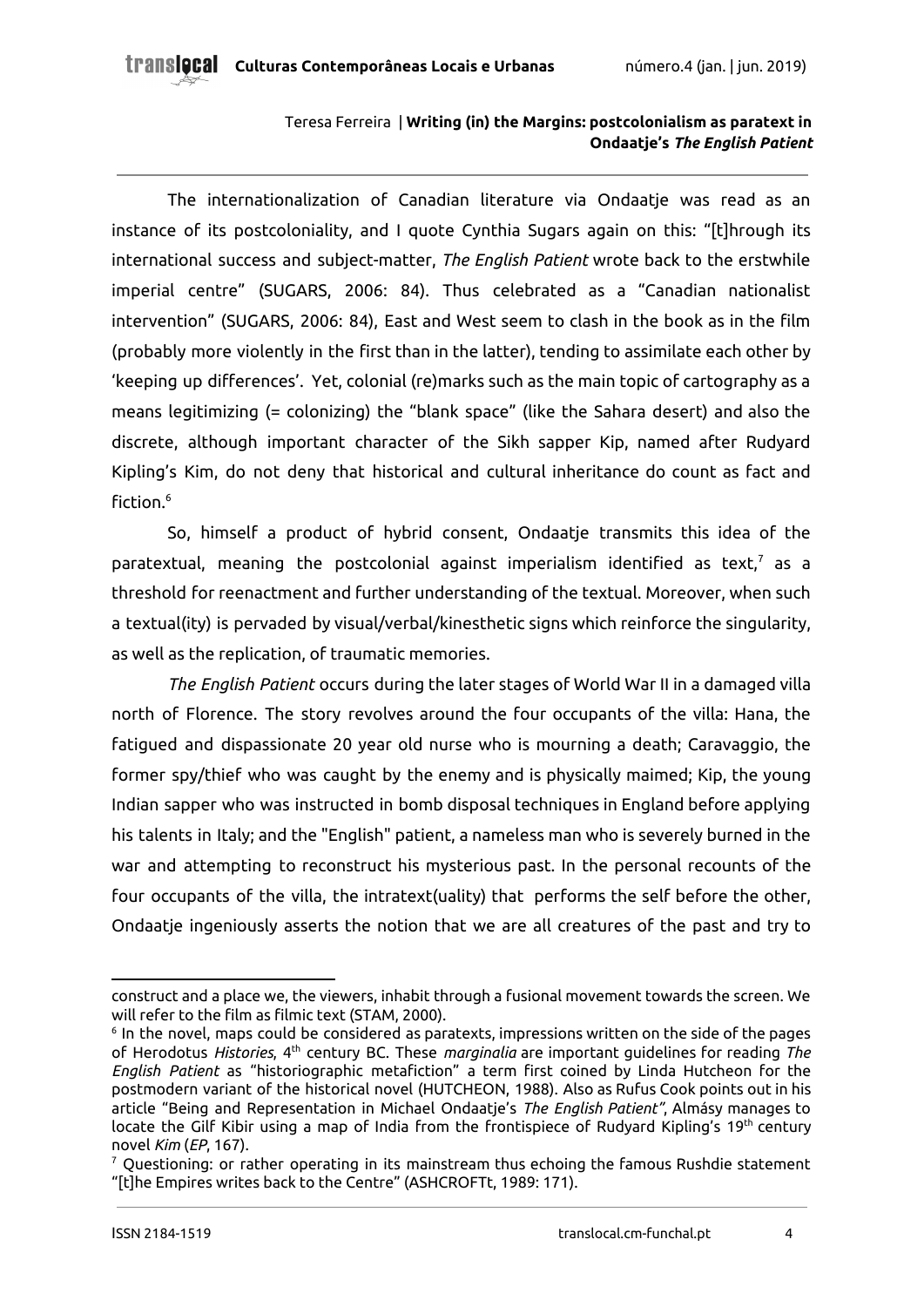define future events accordingly by eliciting information from a remote past: as Linda Hutcheon accurately puts it in the *Poetics of Postmodernism* (1988), "the past time of past time". Again borders are crossed, even abolished by the power of words; words that stage roles and help mime a faked reality: "at some point in their relationship with one another, they all wind up taking on an identity from the past, being cast in the role of a father (90-91), a childhood ayah (225-26), or an old friend (247)" (COOK, 1999: 39).

More striking than their tendency to take on fictional roles and identities is the readiness of these characters to absorb one another's experience, thus immersing themselves in a sort of (paratextual) limbo. So successful is this process of assimilation that it becomes difficult to determine at times precisely where one character's experience ends and another's begins. Like the incidents and images in the novel, therefore, the characters and their relationships reverberate backward and forward to refer, by way of anticipation or recollection, to a whole network of cognate characters and relationships. In turn, their own meanings depend on mnemonic, mimetic or referential associations and constitute themselves as thresholds for continuous reenactment as if they were always wanted to be where they are not.

They are cultural expatriates whose nomadic nature drags them out of H/history and one should remember that writing alternative stories is one of the major aims of postcolonial writers. Cartography is in itself part of postcolonial representation and a very partial one, since the power of fiction can be used as a tool for the maintenance of dominant ideology. Also language (dis)possession and the discursive moments typical of the postmodern narrative flow in parallel to fragmentary discourse. Almásy *writes the margins,* not from the margins. And such marginalities imply intra & intertextuality, intrafiction, metahistory, collage, performative and dialogic aspects of language and relationship. The characters undergo a process of self-translation through the cannibalization (translation/appropriation) of the other, this being particularly relevant when it comes to the relationship between Katherine and Almásy. Ultimately, by burying her in the middle of the acacias, he incorporates the desert: she is the desert, the body of sand and leaves he always wanted to merge with.

Postcolonial as it is usually defined, Ondaatje's novel places itself at the threshold of all stories it conjures, helping make sense of their (dis)similarities. Intertextuality, definitely working as a palimpsest, can also operate here as a new form of paratext from the moment it elicits inter/subtextual references that are deeply rooted in the cultural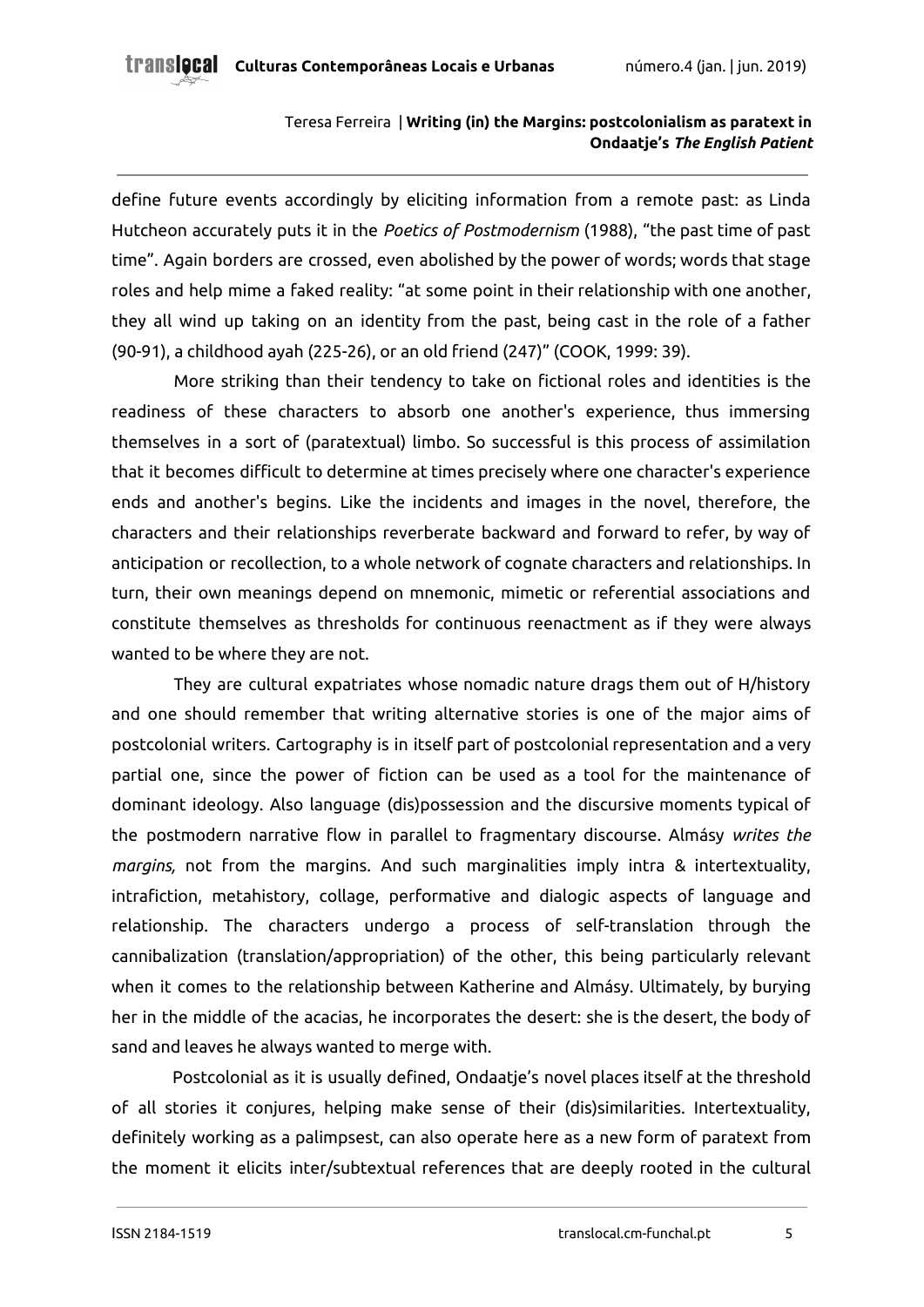web of questioned nations: "I came to hate nations. […]. Erase family name. Erase nations. I was taught such things by the desert" (EP, 138-39). The desert is the liminal place where one can merge with the elements and, strangely enough, show a strange readiness to be *colonized* by all sorts of alien *character roles*. Finally, and although claiming this sort of *bastardy* for those who inhabit the desert, the alleged English patient is forced to concede that human beings are in reality interdependent, "communal stories, communal books" (EP, 138-39).

Ondaatje's preoccupation with identitarian issues, most of them centered on the body, permeates his postcolonial text(s), which present identity as a matter of multiple cultural origins and dispersed geographical locations. As a consequence, body and space are sites of conflict, within the self/other, between imperial control and postcolonial resistance. Similarly, the body as a metabolic, flexible map of identity denies official mapping so that the subject may be at a loss. Spatial dispersion renders his writing heterogeneous, fluid and fragmented, constantly moving along borders: a play of words and mirrors, always tracing back and forth, always displaced in the face of others. The other is the one that best choreographs the realignment of the self, thus challenging its original pattern, the enigma of who you/we are.

In the case of Almásy, memory binds self and other together and he personifies this paradox of being both at the time; in the end, he has become a no-body – physically and onomastically. His body has become the landscape of his choice for hybridity so that the drawer of maps has been translated into a map of himself. Kip, on the contrary, evolves in the opposite direction: the physical degradation of the Patient's body corresponds to the psychological self-awareness of the Indian sapper about the place he definitely wants to belong to. Separated by skin colour, cultural attitudes, religious beliefs, these men are two of a kind. Yet, they will miss each other some day. And we feel tempted to agree with Nicola Renger when he suggests that "probably Ondaatje, who is a great believer in the mongrel, wants to show that the world and its inhabitants have entered a period of adjustment" (RENGER, 2000: 122)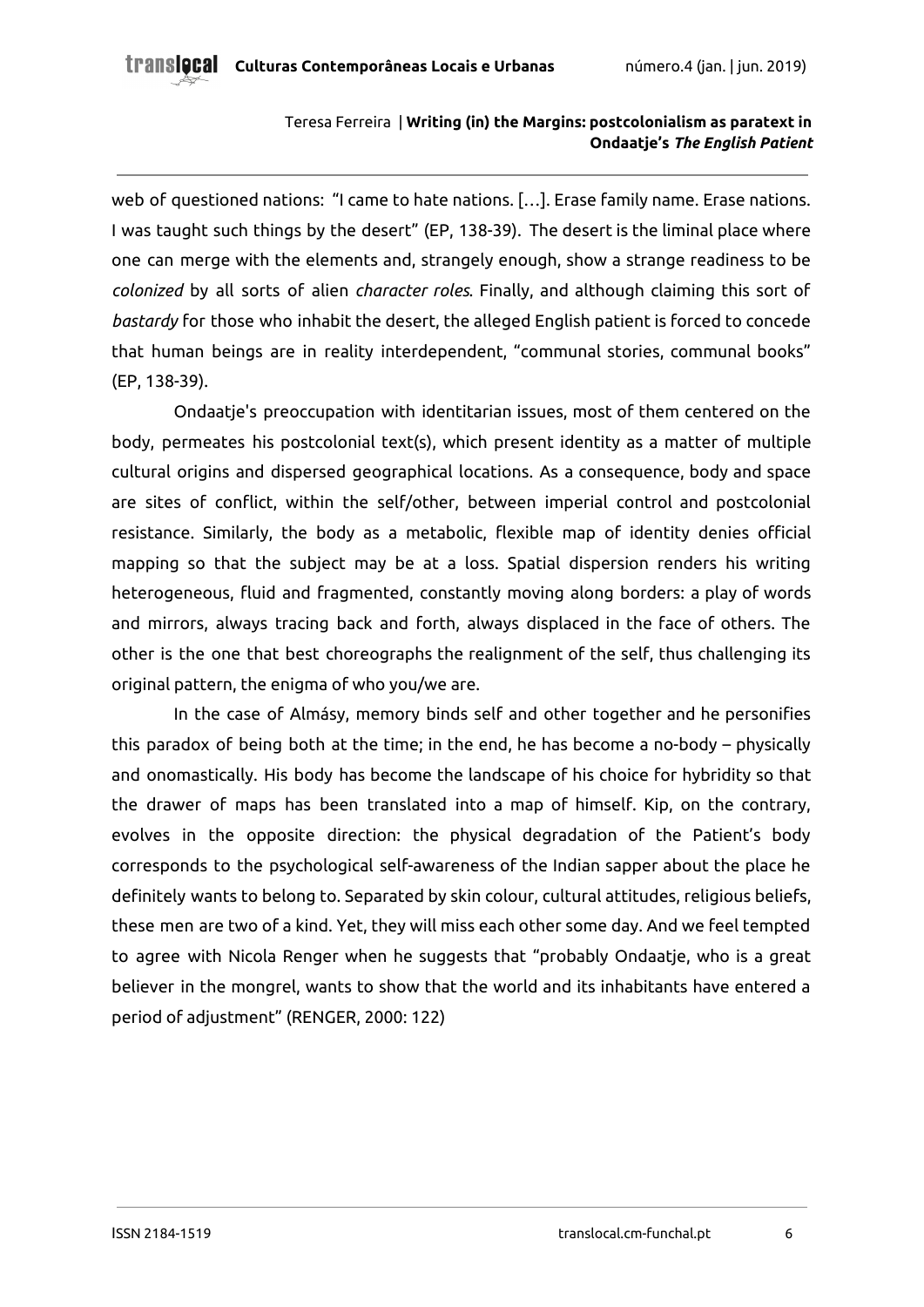A man not of your own blood can break upon your emotions more than someone of your own blood. As if falling into the arms of a stranger, you discover the mirror of your choice.

#### Ondaatje, *The English Patient*, p. 90

**3.** The novel, *The English Patient*, by Michael Ondaajte constructs meaning through the use of tropes, images and symbolism, instead of merely portraying a linear set of events. There are many intertextual references which serve to create and strengthen meaning, as well as bold imagery, which erects another level of significance. Symbolism plays a vital role in the formation of meaning, with fire, religion, the English patients' sacrificed body and the sacred desert being essential to the founding concepts of the novel. The self-awareness of the plot, as well as the multiple relaying of one event, also assist in the creation of meaning, this always deferred or displaced. *The English Patient* should be regarded, then, not so much as a representation, than as a simulacrum: a system of signs which, in Baudrillard's words, is "never exchanged for the real, but exchanged for itself, in an uninterrupted circuit without reference or circumference" (BAUDRILLARD, 1994: 6).

The writer composes paratexts that "break down the border between the inside and the outside of the text". And yet, in Ondaatje's novel it's all about what could be called (para)texture: senses and (e)motions working as a frame for memory to re-enact their identity search. This is a healing process performed at the periphery of the ongoing world. Far from conforming to the biased world of white and black, the characters tend to mingle in the utopian space of the confined villa, mirroring each other's dreams, projecting their identities in and through discourse. If, according to Baktin, the subject is a dweller in language, the four outcasts inhabiting the Villa San Girolamo reinforce such idea by negotiating the boundaries of their discursive (and discoursive) differences. In addition, by incorporating a variety of nationalities into the novel (Hana and Caravaggio are Canadian, the last named after a well-known Italian painter; Kip is Indian; and the English Patient is Hungarian), while depicting the last stages of the war in Italy, Ondaatje investigates the perception of "home" and "exile" through the transient movement of the characters mis/(dis)placed identities.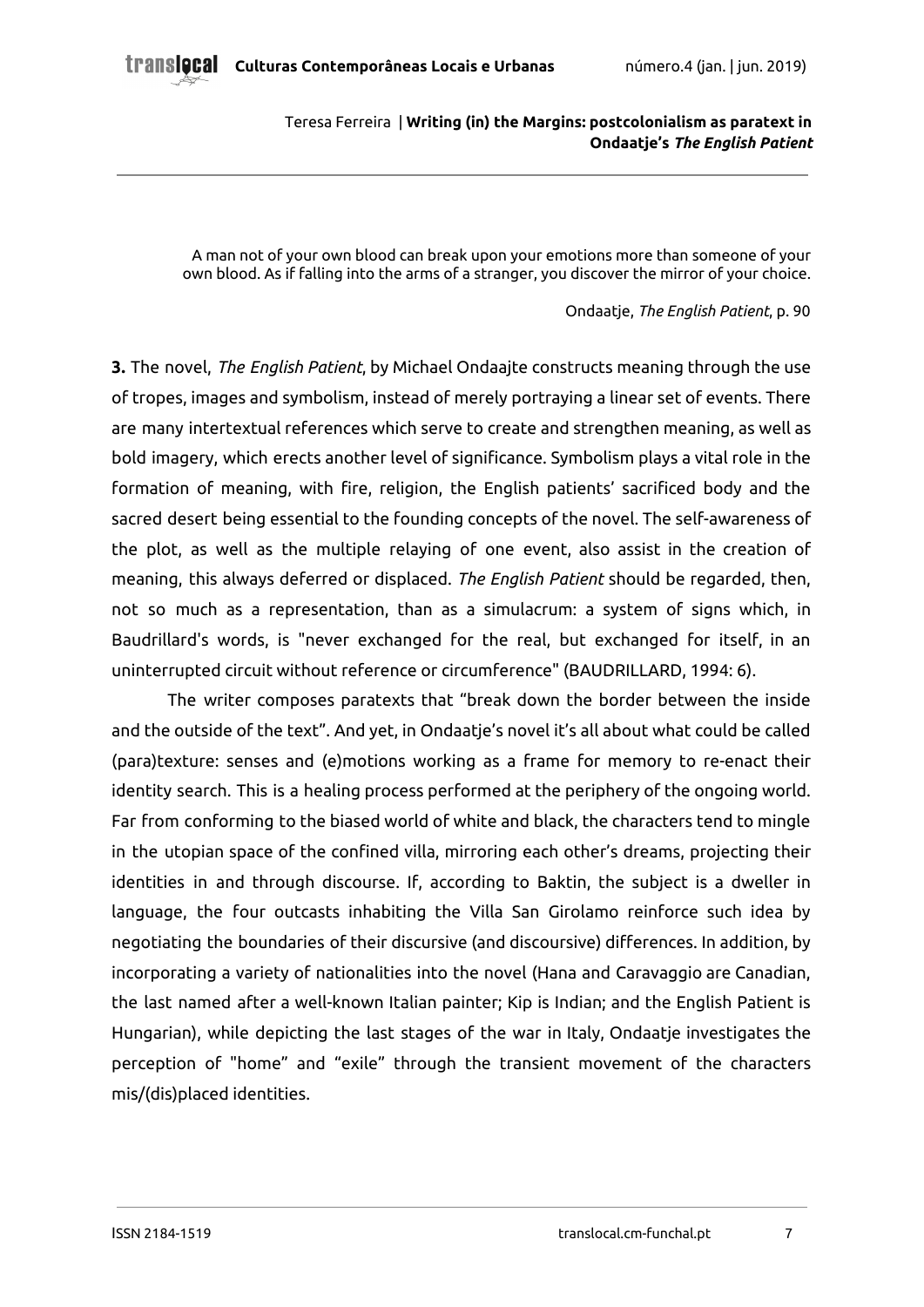Moreover, he constructs a fictional individual who, apart from being in-between and peripheral, is also a blank in the map of nomination. Almásy cannot articulate his own name; by the same token, he lies about Katherine's identity. His fragmented life story, as he tells it to his partners in exile, is similar to the shape of his copies of Herodotus *Histories*: stories within stories; "maps, diary entries, writings in many languages, paragraphs cut out of other books. All that is missing in his own name" (EP 96), thus reinforcing his outcast nature, the traveling metaphor he lives by.

## **BIBLIOGRAPHY**

# **PRIMARY SOURCES:**

MINGHELLA, Anthony (1996), *The English Patient*, Miramax Entertainment, Special Edition. ONDAATJE, Michael (1992), *The English Patient*, London: Picador.

## **SECONDARY SOURCES:**

APPADURAI, Arjun (1996), *Modernity at Large. Cultural Dimensions of Globalization*, Minneapolis, London: University of Minnesota Press.

BANERJEE, Mita (2002), *The Chutnification of History*, Heidelberg: Universitätsverlag CWinter.

BARFOOT, C. C. and Theo D'haen (eds.) (1993), *Shades of Empire In Colonial and Post-Colonial Literatures*, Amsterdam-Atlanta: Rodopi.

BAUDRILLARD, Jean (1998), *Selected Writings*, Ed. Mark Poster, Stanford: Stanford UP.

BAUDRILLARD, Jean, (1994), *Simulacra and Simulation*, Trans. Sheila Faria Glaser, Ann Arbor: U of Michigan P.

BOEHMER, Elleke (2005), *Colonial & Post-Colonial Literature. Migrant Metaphors*, Oxford: Oxford University Press.

CERTEAU, Michel de (1986), *Heterologies. Discourse on the Other*, London, Minneapolis: University of Minnesota Press, Trans. Brian Massumi.

COOK, Rufus (1999), "Being and Representation in Michael Ondaatje's The English Patient", *ARIEL: A Review of International English Literature* , Vol. 30, No. 4. (Oct.).

GENETTE, Gérard (1982), *Palimpsestes. La littérature au second degré,* Paris : Éditions du Seuil.

GENETTE, Gérard (1997), *Paratexts. Thresholds of Interpretation*, Cambridge : Cambridge University Press.